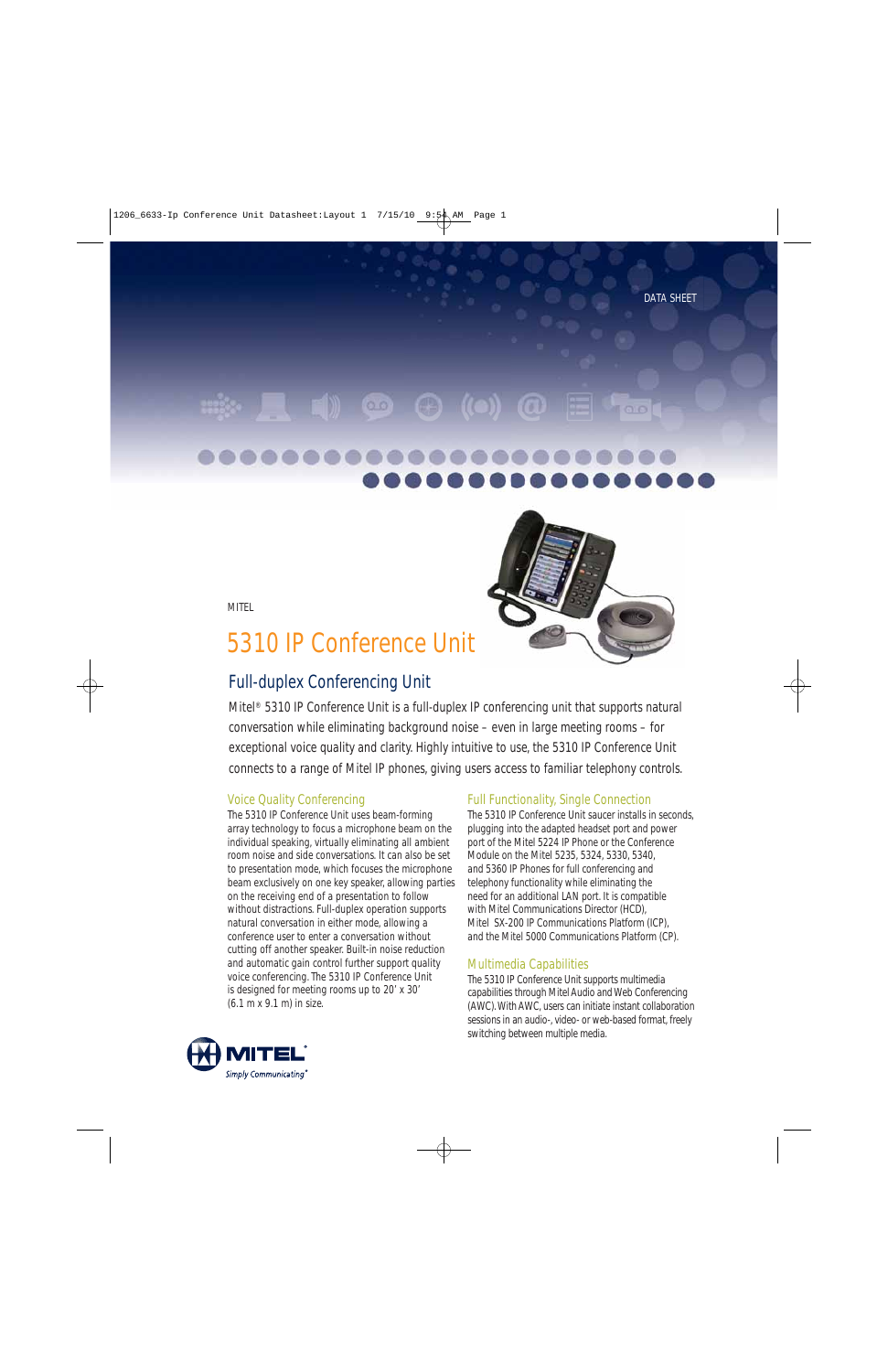



### 5360 IP Phone with 5310 IP Conference Unit

#### Features

- Full-duplex handsfree operation
- Acoustic beam-forming technology to focus on lead speaker and eliminate background noise, side conversations etc.
- Noise reduction
- Automatic gain technology eliminates disturbing background noises when participants are moving around the room
- Integrated LED direction indicators that provide conference participants visual confirmation that the unit is receiving their voice
- Dual-colored LEDs (orange / green) indicate status: mute, presentation mode and directionality of microphone
- Full telephony functionality through Mitel IP phones
- Presentation mode allows the user to focus / freeze the beam in a particular direction
- 5220 and 5224 IP Phones interface: side control unit features conference unit on / off, volume controls, presentation mode and mute
- 5235, 5324, 5330, 5340, and 5360 IP Phones: conference controller application on the phones features softkey functionality for conference unit on / off, volume controls, presentation mode and mute
- Optional remote control mouse performs the functions of on, off, mute, volume up / down and presentation mode

#### Recommended Conference Area

Designed for optimal use in offices or meeting rooms up to 20' x 30' or 600 sq ft (6.1 m x 9.1 m or 55.5 m²)

#### Audio Specifications

| Frequency Range: | 300 Hz to 3500 Hz                      |  |  |
|------------------|----------------------------------------|--|--|
| Volume:          | Peak sound pressure: 89 dB             |  |  |
|                  | (at 1.6' or 0.5 meters)                |  |  |
| Microphone:      | 6 Microphones at 60° beams             |  |  |
|                  | $=$ 360 $^{\circ}$ microphone coverage |  |  |

Compression Support G.711, G.729

#### Voice QoS

Supports IEEE 802.1p/q for quality of service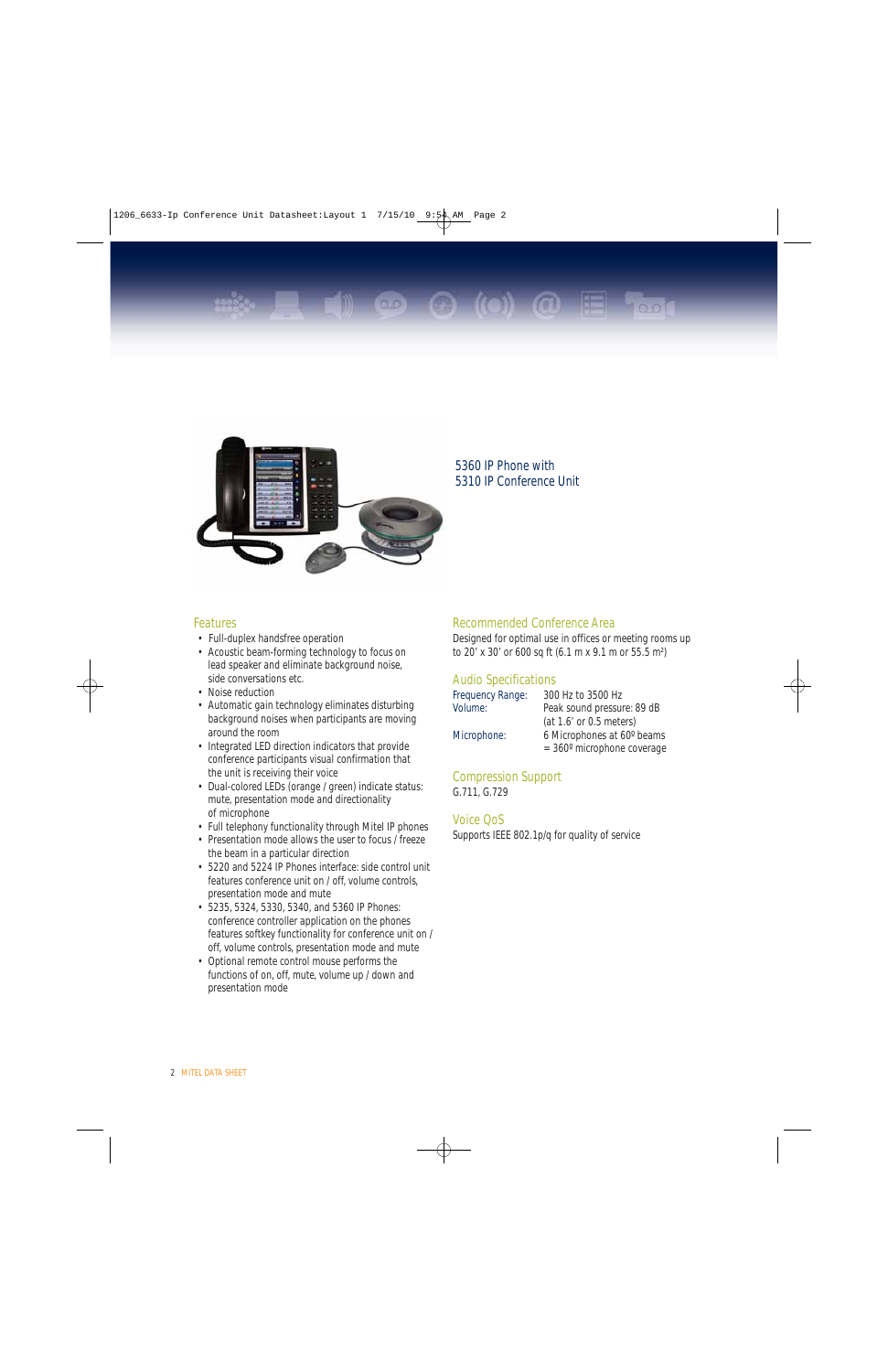. . . . . . . . . .

#### Powering Options

IEEE 802.3af Power over Ethernet (PoE) for 5235, 5324, 5330, 5340 and 5360 IP Phones

Optional external universal AC power supply: 110 V 60 Hz AC / 220 V 50 Hz AC

- 5220 and 5224 IP Phones: – Powered via the AC adapter power port on the 5220 and 5224 IP Phones
	- Requires 24 V DC power adapter (purchased separately)
- 5235, 5324, 5330, 5340 and 5360 IP Phones:
	- Powered over Ethernet with a power source compliant to IEEE 802.3af
	- 48 V DC Ethernet power adapter available, purchased separately (if required)

#### Power Consumption

5 W (in addition to the power consumed by the phone that the 5310 Conference Unit is attached to)

#### Environmental Conditions

|             | Temperature                        | <b>Humidity</b>       |
|-------------|------------------------------------|-----------------------|
| Operational | $+4^{\circ}$ C – $+49^{\circ}$ C   | 34% at 49°C           |
|             |                                    | 95% at 29°C           |
| Storage     | $-40^{\circ}$ C – +66 $^{\circ}$ C | 15% at $66^{\circ}$ C |
|             |                                    | 95% at 29°C           |

# Regulatory Standards<br> **EMC** CANADA:

ICES-003 (Class B)

USA:

CANADA:

CFR Title 47, Part 15 (Class B)

EU:

EN55024 (EU), EN55022 (Class B)

AUSTRALIA / NEW ZEALAND: AS / NZS CISPR 22

BRAZIL: Resolution No. 442 / 2006

CHINA: GB9254 **Safety** CANADA: CSA C22.2 No. 60950-1 USA:

> UL 60950 EU:

EN 60950, EN 60950-1

AUSTRALIA / NEW ZEALAND: AS / NZS 60950-1

BRAZIL: Resolution 238 / 2000

CHINA: GB4943

**Telecom** CANADA:

CS03 Part V (hearing aid compatible)

USA: FCC part 68 (CFR 47) (hearing aid compatible)

AUSTRALIA / NEW ZEALAND: PTC220 AS / ACIS, S004

#### System Requirements

- Mitel Communications Director (MCD) Release 4.0 or later
- Mitel 5000 Communications Platform (CP) Release 4.0 or later
- Mitel SX-200 ICP Release 4.0 (UR1) or later
- Mitel SIP phones Release 8.0

#### Physical Dimensions

|            | Size (L x W x H)                                       | Weight              |
|------------|--------------------------------------------------------|---------------------|
| Phone only | $10.5''$ x 4" x 3.5"<br>(26.7 cm x 10.2 cm x 8.9 cm)   | 1.35 lbs or 0.61 kg |
| Packaged   | $11.7''$ x 6.4" x 3.2"<br>(29.6 cm x 16.2 cm x 8.1 cm) | 2.24 lbs or 1.02 kg |

#### Supported IP Phones

- 5224 IP Phone
- 5235 IP Phone
- 5324 IP Phone
- 5330 IP Phone
- 5340 IP Phone
- 5360 IP Phone